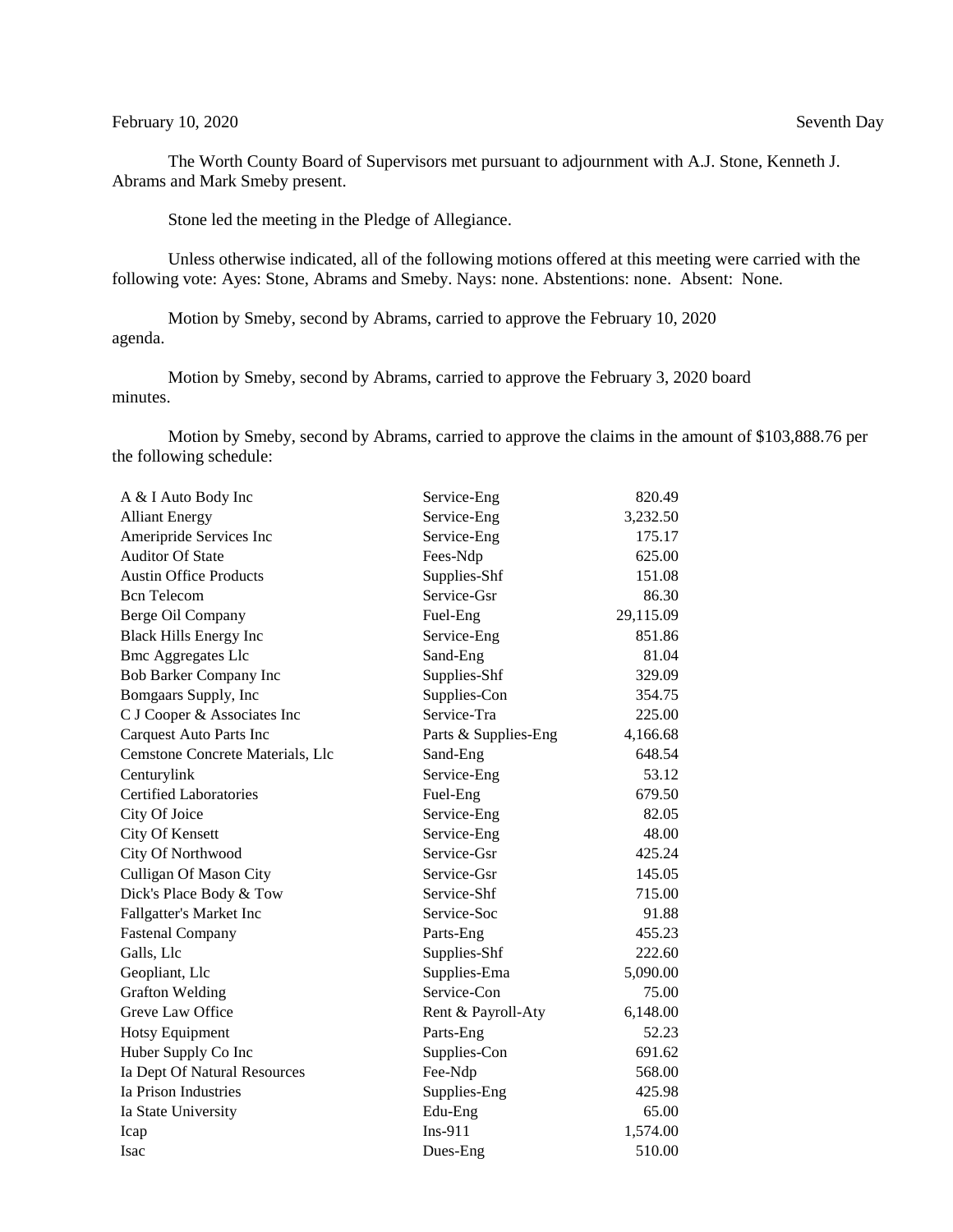| Itsavvy Llc                        | Supplies-Dap         | 3,541.00   |
|------------------------------------|----------------------|------------|
| <b>Joel Rohne</b>                  | Mileage-It/Gis       | 175.95     |
| Kcaao                              | Edu-Asr              | 500.00     |
| Kenneth Abrams                     | Reimb-Sup            | 1,203.68   |
| Kevin Springer Construction        | Service-Gsr          | 1,020.00   |
| Knudtson Automotive Service        | Service-Shf          | 494.09     |
| Larry Elwood Construction          | Parts & Supplies-Eng | 590.82     |
| Larsen Plumbing & Heating Inc      | Service-Sdp          | 297.24     |
| <b>Lawson Products Inc</b>         | Parts-Eng            | 1,392.04   |
| Lexisnexis                         | Service-Aty          | 171.00     |
| Marco Technologies Llc             | Service-Dap          | 657.66     |
| Mark Smeby                         | Mileage-Sup          | 47.15      |
| Mediacom                           | Service-Gsr          | 227.53     |
| <b>Midwest Technology Services</b> | Service-Dap          | 37.50      |
| Napa Auto Parts                    | Parts-Eng            | 194.26     |
| Niacog                             | Dues-Eng             | 1,728.63   |
| Northwood Electric Inc             | Service-Eng          | 852.69     |
| Northwood Sanitation Llc           | Service-Gsr          | 191.50     |
| Nsb Bank                           | Supplies-Shf         | 107.18     |
| Peopleservice Inc                  | Service-San          | 2,388.75   |
| Plunkett's Pest Control Inc        | Service-Con          | 72.80      |
| Ram Systems                        | Service-Phd          | 720.00     |
| Reliance Telephone Inc             | Supplies-Shf         | 600.00     |
| <b>Reserve Account</b>             | Postage-Aud          | 1,000.00   |
| Shred Right                        | Service-Phd          | 51.15      |
| <b>Staples Credit Plan</b>         | Supplies             | 630.72     |
| The Sidwell Company                | Service-Dap          | 1,320.00   |
| <b>Trading Post</b>                | Parts & Supplies-Eng | 68.84      |
| <b>Tyler Bachtle</b>               | Cleaning-Gsr         | 79.50      |
| Val Paulson                        | Mileage-Shf          | 19.44      |
| Veenstra & Kimm, Inc               | Service-Ndp          | 8,411.12   |
| Ver Helst Snyder Drug              | Service-Chm          | 10.95      |
| <b>Verizon Wireless</b>            | Service-Shf          | 253.31     |
| Visa                               | Service-Asr          | 609.54     |
| Visa                               | Supplies-Dap         | 1,787.14   |
| Wex Bank                           | Service-Tra          | 2,212.80   |
| Winnebago Coop Telephone Assn      | Service-Gsr          | 2,895.83   |
| World Fuel Service, Inc.           | Supplies-Eng         | 1,970.39   |
| Worth County Engineer              | Fuel-Shf             | 3,601.52   |
| Worth County P H Petty Cash        | Reimb-San            | 64.92      |
| Ziegler Inc                        | Parts & Supplies-Eng | 2,710.03   |
|                                    | <b>Grand Total</b>   | 103,888.76 |

Motion by Smeby, second by Abrams, carried to approve clerk of court and sheriff's monthly reports.

Motion by Smeby, second by Abrams, carried to approve payroll change for Margie Butler to \$20.94/hour, Valerie Paulson to \$18.76/hour and Melissa Hoch to \$53,064.95/year as submitted by the sheriff's department.

Motion by Smeby, second by Abrams, carried to approve the Class B Wine Permit for Top of Iowa Welcome Center & Barn Botique and Class C Liquor License for Northwood Country Club.